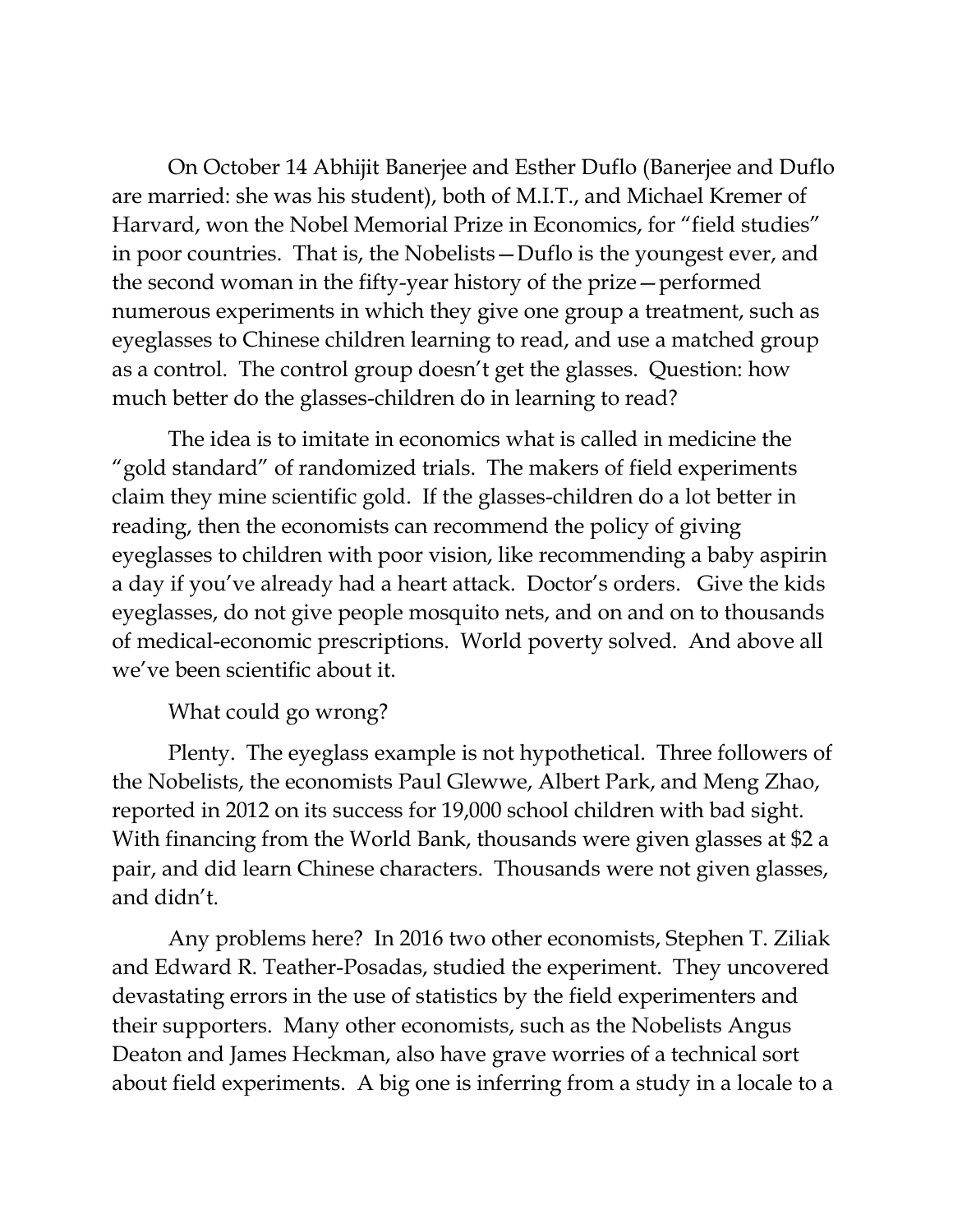recommendation for a national policy. Educational experiments have been misleading this way, as the philosopher of science Nancy Cartwright has argued.

But Ziliak and Teather-Posadas make also the, shall we say, blindingly obvious point that we know already that a child who cannot see will not be able to read the alphabet, not to speak of hundreds of Chinese characters. The experiment is, to use a technical word, stupid. It's like the joke about the experiment to test whether parachutes work. Throw ten people with parachutes out of an airplane at 5,000 feet. Then throw ten without. Science satisfied.

Ziliak and Teather-Posadas remark that the eyeglasses experiment, and a good deal of the work of the Nobelists, is as startlingly unethical, and stupid, as the notorious Tuskegee syphilis experiment run from 1931 to as late as 1971. African-American men were randomly assigned to *not* get the penicillin that the medical scientists from the U.S. Department of Health already knew cured the disease.

The economists, like the medical researchers, seem to have lost touch with their proper role. They are not ethically assigned to master our lives. The mastering assignment is what they assume when they focus on "policy," understood as tricking or bribing or coercing people to do what's best. It sounds fine, until you realize that it is what your mother did to you when you were 2 years old, and had properly stopped doing to you by the time you were 21. The field experimenters scorn adult liberty. And that is the other way many economists have lost touch. As noted by the economist William Easterly, another critic of the experimental work, and as argued at length by your reporter in numerous books, the real way to solve world poverty is liberty. Not dubious, fiddly, bossy little policies handed down from the elite.

How do Easterly and I know? We look around as economic scientists, and see that when India in 1991 gave up Gandhian illiberalism, and when China in 1978 gave up Maoist illiberalism, and when Japan in 1868 gave up Tokugawan illiberalism, and when in 1776 the Blessed Adam